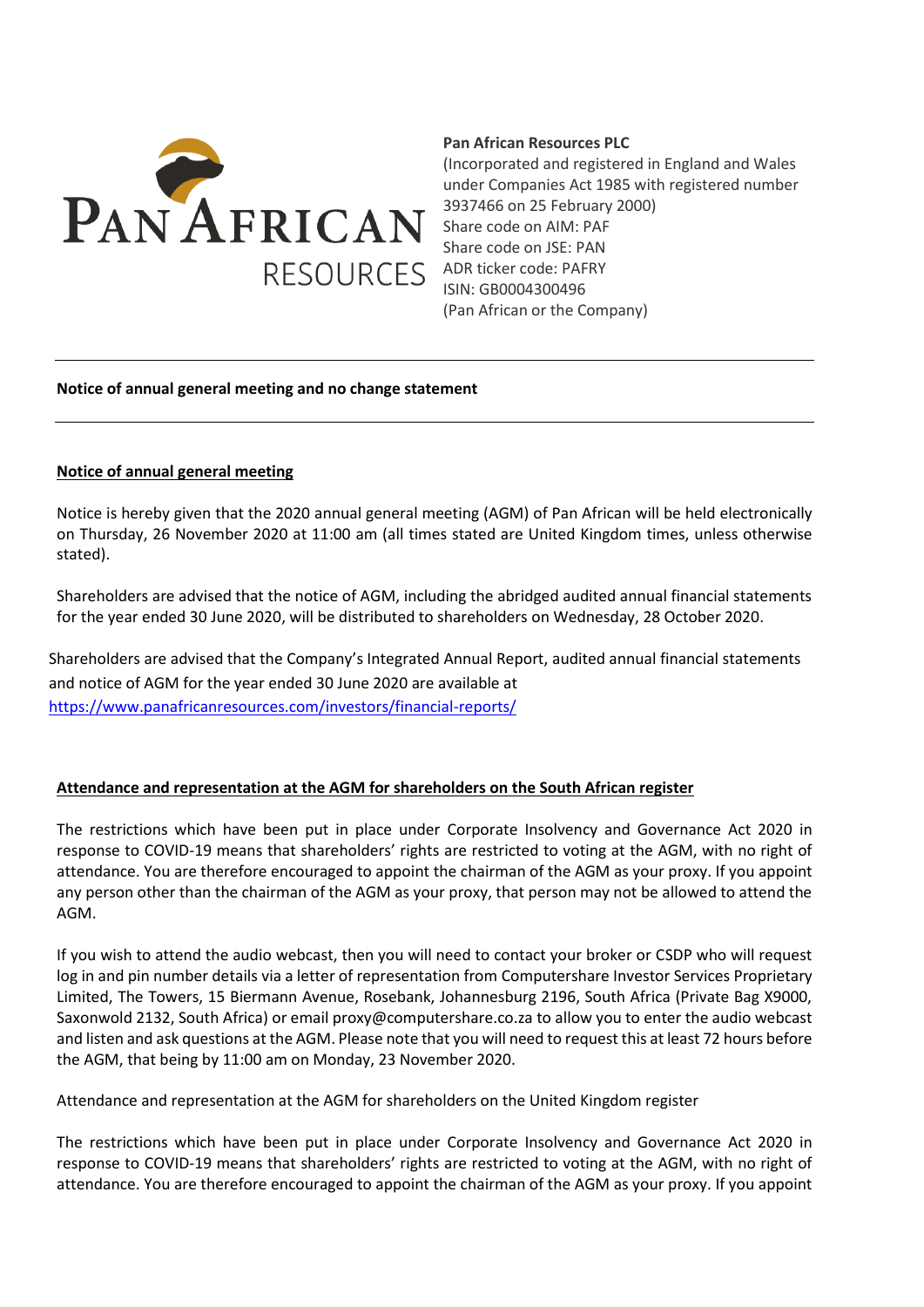any person other than the chairman of the AGM as your proxy, that person may not be allowed to attend the AGM.

In order to join the AGM electronically and ask questions via the platform, shareholders will need to connect to https://web.lumiagm.com a mobile web client, compatible with the latest browser versions of Chrome, Firefox, Internet Explorer 11 (Internet Explorer V10 and lower are not supported), Edge and Safari and can be accessed using any web browser, on a PC or smartphone device.

Alternatively, you can download the latest version of the Lumi AGM App (the App) onto your smartphone device. This is available in native app format (Android and iOS only) and can be downloaded from the Google Play Store™ Market or the Apple® App Store by searching by app name 'Lumi AGM'.

Further details on how to join the AGM electronically can be found in the Notice of Annual General Meeting.

# **No change statement**

The audited annual financial statements for the year ended 30 June 2020 and the auditor's report thereon contain no modifications to the information contained in the provisional summarised audited results for the year ended 30 June 2020 published on SENS on Wednesday, 16 September 2020.

# **Salient dates relevant to the AGM**

|                                                                           | 2020                  |
|---------------------------------------------------------------------------|-----------------------|
| The record date for the purpose of determining which shareholders are     | Friday, 16 October    |
| entitled to receive the convening notice of the AGM                       |                       |
| Last day to trade in the Company's shares in order to be recorded as a    | Tuesday, 17 November  |
| shareholder on the Company's South African register by the voting         |                       |
| record date                                                               |                       |
| The record date to determine which shareholders on the Company's          | Friday, 20 November   |
| South African register are entitled to participate in and vote at the AGM |                       |
| (by close of business)                                                    |                       |
| Proxy instructions to be received by the Company's South African          | Tuesday, 24 November  |
| Transfer Secretaries or United Kingdom Registrars by no later than 11:00  |                       |
| <b>AGM</b>                                                                | Thursday, 26 November |
| Results of AGM released on SENS/RNS on or about                           | Thursday, 26 November |

### Johannesburg 28 October 2020

| Corporate information                           |                                    |
|-------------------------------------------------|------------------------------------|
| <b>CORPORATE OFFICE</b>                         | <b>REGISTERED OFFICE</b>           |
| The Firs Office Building, 2nd Floor, Office 204 | Suite 31                           |
| Corner Cradock and Biermann Avenues, Rosebank,  | Second Floor, 107 Cheapside London |
| Johannesburg                                    | EC2V 6DN                           |
| South Africa                                    | United Kingdom                     |
| Office: +27 (0) 11 243 2900                     | Office: +44 (0) 20 7796 8644       |
|                                                 |                                    |
| <b>CHIEF EXECUTIVE OFFICER</b>                  | <b>FINANCIAL DIRECTOR</b>          |
| Cobus Loots                                     | Deon Louw                          |
| Pan African Resources PLC                       | Pan African Resources PLC          |